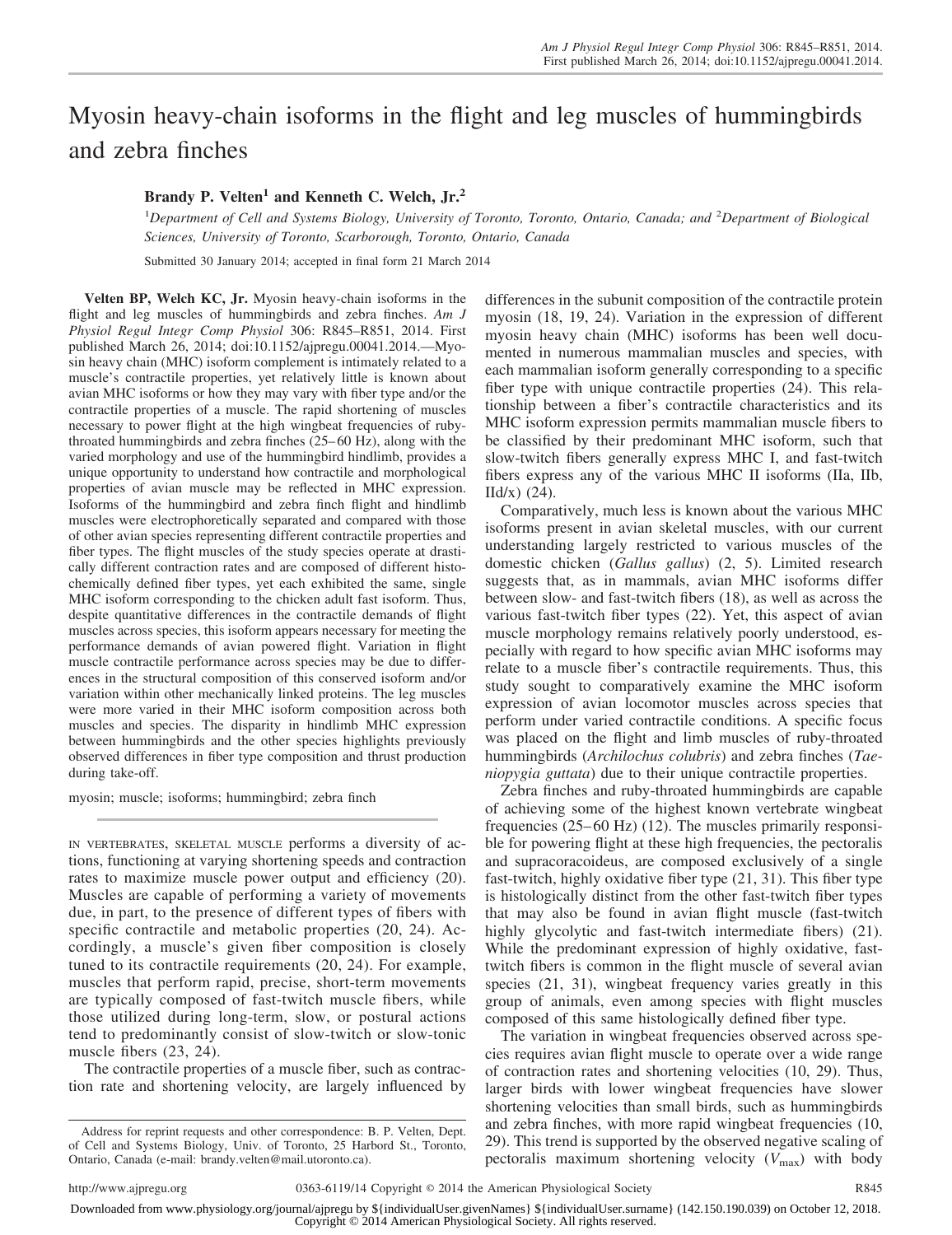mass (9, 15). In some cases, differences in the fiber type of the flight muscle, with theoretically different MHC isoforms, may account for such variation in muscle shortening velocity. Yet for many species that have similar muscle fiber composition but vastly different wingbeat frequencies, histologically defined fiber type may not fully account for observed differences in muscle contractile performance.

On the basis of these known differences in flight muscle contraction rate and fiber type, we hypothesized that flight muscle MHC isoform expression would differ across species to meet the varied contractile requirements of flight. Because of the uniform fiber type of the hummingbird and zebra finch flight muscles, both species were expected to express only one MHC isoform, yet this isoform would differ from that present in other histologically defined avian fast-twitch fiber types. Also, as the hummingbird and zebra finch flight muscles contract at such rapid rates to power flight at high wingbeat frequencies, the MHC isoform expressed by the hummingbird and zebra finch flight muscles was predicted to differ from that present in other avian species with lower wingbeat frequencies, but similar fiber type.

Unlike the flight muscles, which are predominantly responsible for performing the singular task of powering flight, the muscles of the avian leg are often more varied in the actions they perform, powering terrestrial, arboreal, and/or aquatic locomotion, generating thrust during takeoff, absorbing force during landing, and providing postural support (1, 6, 8, 11, 28). The diversity of movement these muscles are capable of performing is reflected in their mixed fiber composition, with single muscles often containing multiple fast-twitch fiber types, as well as slow-twitch fibers (13, 14, 26, 31). Hummingbirds, however, exhibit a marked difference from other avian species regarding the use of their hindlimbs. Belonging to the order Apodiformes, hummingbirds have relatively reduced hindlimbs and associated musculature. This uncommon morphology is reflected in the reduced reliance on hindlimbs for locomotion (28) and a difference in hindlimb muscle fiber composition compared with other avian taxa, including the zebra finch (13, 14, 31). As, the leg muscles of both hummingbirds and zebra finches contain multiple types of fibers, we hypothesized that these muscles would also express multiple MHC isoforms. However, on the basis of observed differences in hindlimb muscle fiber composition and use between the hummingbird and the zebra finch, the isoforms of the hummingbird leg muscles were expected to differ in type, as well as relative proportion of each isoform.

To test the hypotheses of this study, the MHC isoforms of the primary flight muscles, along with several superficial leg muscles, the flexor perforans et perforatus digiti II/III (flexor perforans), medial gastrocnemius, and lateral gastrocnemius, of the ruby-throated hummingbird and zebra finch were electrophoretically isolated. Domestic chicken was used as an identification guide (5), as well as a comparison, as chickens exhibit a much lower wingbeat frequency  $(\sim 12.5 \text{ Hz})$  and a histologically distinct pectoral fiber type (fast-twitch, highly glycolytic) compared with that of hummingbird and zebra finch (21). Muscle samples from a juvenile yellow-bellied sapsucker (*Sphyrapicus varius*) and an adult house sparrow (*Passer domesticus*) were also opportunistically included in this study. These arboreal species have flight muscles similar in composition to those of the hummingbird and zebra finch (21, 30), but

with a lower range of wingbeat frequencies (10.5–22 Hz), providing further opportunity to examine how the MHC isoform may differ between muscles with varying contractile requirements.

# **MATERIALS AND METHODS**

*Specimens.* All specimens utilized were adults, unless otherwise noted. Prior to use in this study, ruby-throated hummingbirds and zebra finch were cared for and killed following protocols approved by the University of Toronto Animal Care Committee. Hummingbirds were wild-caught under a permit issued by the Canadian Wildlife Service and zebra finches were purchased from a local supplier. A juvenile yellow-bellied sapsucker and adult house sparrow were opportunistically included in this study as they were discovered in locations where collectors had been less than an hour earlier. These locations were not heavily trafficked and no observable signs of tissue damage or rigor were observed at the time of their collection, providing further evidence that carcasses were discovered within 1 h after death and tissue was of high enough integrity for inclusion in this study. Care was taken to store and sample these specimens in the same fashion as those that expired in a laboratory setting, as outlined below. Use of such samples produced bands of similar quality to those of the hummingbirds and zebra finches. Diaphragm samples from a mouse (stored at  $-20^{\circ}$ C) were run on each gel as a control to ensure proper sample preparation and band separation.

*Sample preparation.* Specimens were stored at  $-80^{\circ}$ C as soon as possible following collection or death. Specimens were kept frozen until tissues were extracted. The muscles used and sample size for each are listed in Table 1 (4, 32). When possible, samples were taken from a superficial medial portion of the muscle, except for the leg muscles of the hummingbird, which, because of their small sizes, were used in their entirety. While the flexor perforans et perforatus digiti II was sampled in both the house sparrow and yellow-bellied sapsucker, the small size of this muscle in the hummingbird and zebra finch made it difficult to separate from the flexor perforans et perforatus digiti III. Thus, in these two species, it is likely that these flexor muscles were sampled together. Because of sampling of the flight muscle for

Table 1. *Species and muscles, along with sample size and sex ratio of each, included in this study*

| Species            | Muscles Sampled                                 | Sample Size $(n)$   |  |
|--------------------|-------------------------------------------------|---------------------|--|
| Archilochus        | Pectoralis                                      | $n = 9$ (7 M; 2 F)  |  |
| colubris           | Supracoracoideus                                | $n = 10 (8 M; 2 F)$ |  |
|                    | Lateral gastrocnemius                           | $n = 4$ (3 M; 1 F)  |  |
|                    | Medial gastrocnemius                            | $n = 4$ (3 M; 1 F)  |  |
|                    | Flexor perforans et perforatus<br>digiti II/III | $n = 4$ (3 M; 1 F)  |  |
| Taeniopygia        | Pectoralis                                      | $n = 6$ (3 M; 3 F)  |  |
| guttata            | Supracoracoideus                                | $n = 6$ (3 M; 3 F)  |  |
|                    | Lateral gastrocnemius                           | $n = 3$ (1 M; 2 F)  |  |
|                    | Medial gastrocnemius                            | $n = 2 (2 F)$       |  |
|                    | Flexor perforans et perforatus<br>digiti II/III | $n = 3$ (1 M; 2 F)  |  |
| Sphyrapicus varius | Pectoralis                                      | $n = 1$ (Unknown)   |  |
| (juvenile)         | Supracoracoideus                                | $n = 1$ (Unknown)   |  |
|                    | Lateral gastrocnemius                           | $n = 1$ (Unknown)   |  |
|                    | Medial gastrocnemius                            | $n = 1$ (Unknown)   |  |
|                    | Flexor perforans et perforatus<br>digiti II     | $n = 1$ (Unknown)   |  |
| Passer domesticus  | Pectoralis                                      | $n = 1$ (M)         |  |
|                    | Supracoracoideus                                | $n = 1$ (M)         |  |
|                    | Lateral gastrocnemius                           | $n = 1$ (M)         |  |
|                    | Medial gastrocnemius                            | $n = 1$ (M)         |  |
|                    | Flexor perforans et perforatus<br>digiti II     | $n = 1$ (M)         |  |

M, male; F, female.

AJP-Regul Integr Comp Physiol • doi:10.1152/ajpregu.00041.2014 • www.ajpregu.org<br>Downloaded from www.physiology.org/journal/ajpregu by \${individualUser.givenNames} \${individualUser.surname} (142.150.190.039) on October 12,

Copyright © 2014 American Physiological Society. All rights reserved.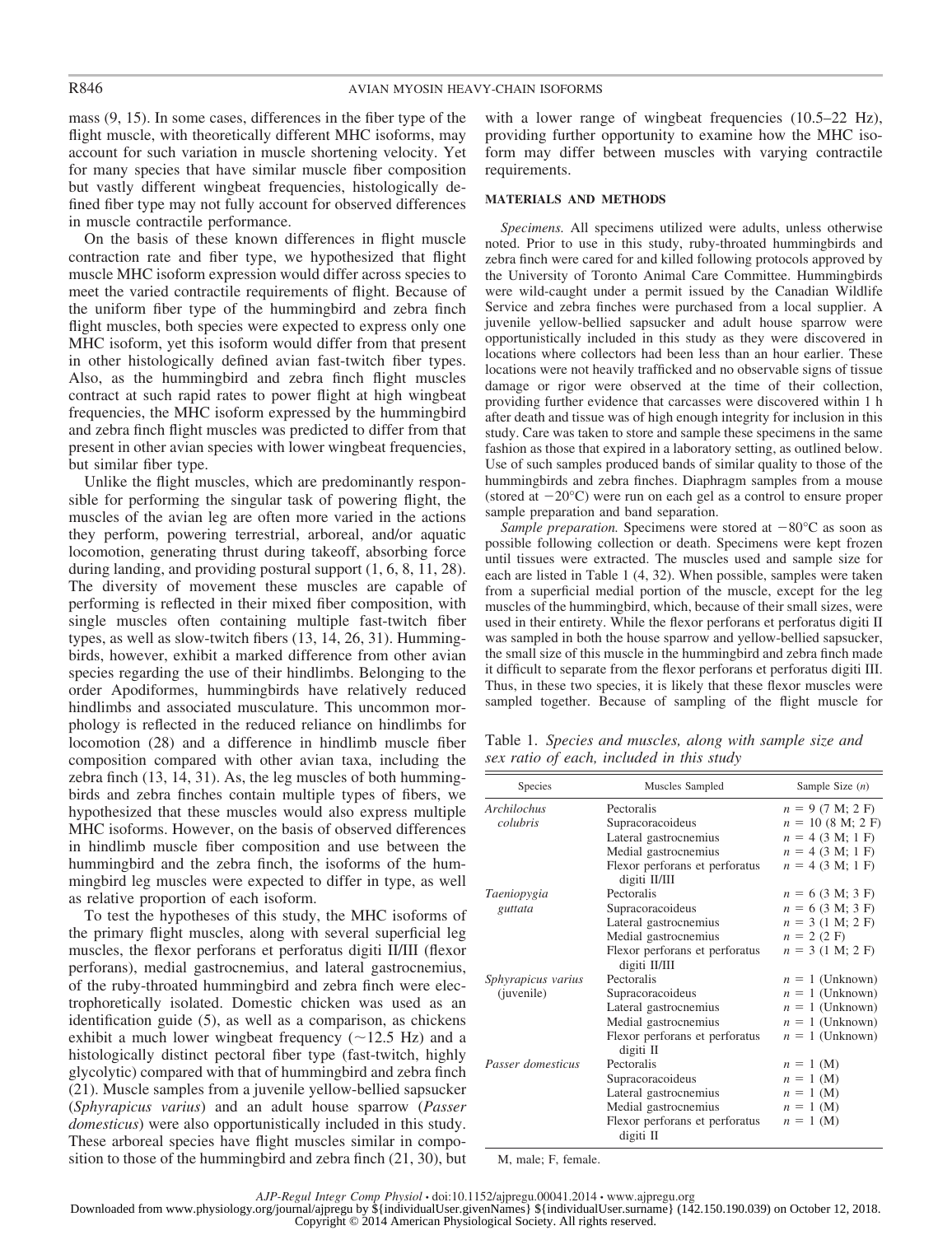another study, tissue collection at the middle of the muscle was not always possible. To control for the variation in sampling position and to ensure that the MHC isoform observed was illustrative of the muscle as a whole rather than the specific sample area, several spatially distinct positions of the two flight muscles were sampled for one hummingbird and one zebra finch. For the pectoralis, these samples included a cranial portion of the muscle near the muscle's insertion on the humerus, the middle of the muscle closest to attachment on the sternum, the middle of the muscle closest to its lateral edge, and the most posterior tip of the muscle. For the supracoracoideus, the spatially distinct samples included the most cranial portion of muscle near the tendon of insertion onto the humerus and the most posterior tip of the muscle, in addition to the superficial middle sample.

All muscle samples were prepared following the protocol of Blough et al. (5). Briefly, specimens were thawed on ice, and small  $(<5.0$  mg) portions were excised from the muscle, cleaned of connective tissue, weighed, and placed in a 1.5-ml microcentrifuge tube. For every milligram of tissue,  $30 \mu l$  of sample buffer was added. Sample buffer was composed of 8 M urea, 2 M thiourea, 0.05 M Tris base, 0.075 M dithiothreitol, 3% (wt/vol) SDS, and 0.004% (wt/vol) bromophenol blue at  $pH = 6.80$  [see Ref. 5 for sample buffer preparation]. Once in the sample buffer, the sample was sonicated on ice (Sonic Rupter 250, Omni International, Kennesaw, GA) 3–5 times, each for  $\sim$ 10 s, and then centrifuged (Beckman Coulter Microfuge 22R Centrifuge, Brea, CA) for 5 min at 14,000 *g*. The supernatant was transferred to a new microcentrifuge tube, heated in a water bath (VWR, Missassauga, ON, Canada) to at least 80°C for 2 min, and then immediately placed on ice for at least 5 min. Finally, samples were diluted to 1:10 or 1:100 with sample buffer and stored at  $-80^{\circ}$ C. Most isoforms were successfully isolated using less than  $10 \mu l$  of the 1:100 sample dilution.

*Protein electrophoresis.* MHC isoforms were separated using SDS-PAGE electrophoresis, following a protocol modified from Blough et al. (5). All gels were run on a Hoefer SE600 gel apparatus with a Hoefer PS2A200 power supply (Hoefer, Holliston, MA). Gels measured  $14 \times 16$  cm and were 0.75 mm thick. The separating gel consisted of 9% acrylamide (wt/vol) [acrylamide:N,N'-methylenebis(acrylamide) (bis) ratio of 200:1], 12% (wt/vol) glycerol, 0.75 M Tris,  $pH=8.8$ , and  $0.1\%$  (wt/vol) SDS. Approximately 30 ml of separating gel solution was degassed for at least 30 min before  $240 \mu l$ of  $10\%$  (wt/vol) ammonium persulfate (APS) and 24  $\mu$ l of TEMED were added to induce polymerization. The separating gel was allowed to polymerize for at least an hour before pouring the stacking gel. The stacking gel consisted of 4% acrylamide (wt/vol) (acrylamide:bis ratio of 50:1), 0.125 M Tris,  $pH = 6.8$  and 0.01% (wt/vol) SDS. Approximately 20 ml of stacking gel solution was degassed for at least 30 min before 300  $\mu$ l of 10% APS and 30  $\mu$ l of TEMED were added for polymerization. The stacking gel was allowed to polymerize for at least 30 min before samples were loaded.

The lower electrode running buffer consisted of 25 mM Tris, 192 mM glycine, and 0.1% SDS. The upper electrode running buffer was identical except for the addition of 800  $\mu$ l of 2-mercaptoethanol per liter. Gels were run for 44–45 h at 7–10°C. While migrating through the stacking gel, voltage was kept constant at 70 V. When the dye front crossed to the separating gel, voltage was increased to 200 V and held constant through the end of the run.

*Identification of avian MHC isoforms.* For reference and identification of MHC isoforms in study species, the superficial pectoralis, anterior latissimus dorsi, and lateral gastrocnemius muscles of the domestic chicken were used. These muscles express six different avian MHC isoforms with well-established gel migration patterns (5). Samples were collected from a fresh, never-frozen, chicken that was obtained from a local grocer and sampled on ice immediately following purchase. Care was taken to sample tissue from subsurface portions of the muscles to avoid any potential contamination on the muscle surface. Chicken MHC isoform migration patterns obtained in

this study were similar to those obtained previously (5), with the following exception: the superficial pectoralis of the chicken has previously been shown to contain only a single MHC isoform, labeled as the adult fast isoform (5, 18). In this study, two bands were observed in the superficial pectoralis. The prevalent band was assumed to be the adult fast MHC isoform, while the second, less prominent band migrated with the embryonic/neonatal isoforms present in the chicken lateral gastrocnemius. This second band may be a protein breakdown product due to the use of a grocer-supplied chicken (P. J. Reiser, personal communication). However, it may correspond to a neonatal isoform depending on the age of chicken when it was harvested, as transcripts of neonatal MHC are present in chicken pectoralis up to 35 days post hatch (27).

In avian muscle, many of the embryonic and neonatal isoforms have not been fully correlated to a specific band, and, thus, are often classified as unidentified embryonic/neonatal isoforms (5). Thus, in this study, these isoforms were simply classified as embryonic/neonatal (Emb/Neo) fast isoforms and identified by their migration speed through the gel, from slowest (Emb/Neo 1) to fastest (Emb/Neo 3).

*Gel fixation and staining.* Gels were fixed and silver-stained following Blough et al. (5) with minor modifications. Gels were rocked gently (ThermoScientific, MaxQ2000, Waltham, MA) during the entire fixation and staining process. Following electrophoresis, gels were immediately transferred to a solution of 50% methanol, 10% acetic acid, and bathed for 60 min. Gels were then transferred to a 5% gluteraldehyde solution and fixed for at least 60 min. Following fixation, the gels were rinsed thoroughly with distilled water using a double wash method (5) for a total of six double washes. Gels were placed in a staining solution (46 mM silver nitrate, 207 mM ammonium hydroxide, and 18.9 mM NaOH) for 10 min and then rinsed with distilled water 5 times, each for  $\sim$ 30 s. Once rinsed, gels were immediately placed in a developing solution of 0.24 mM citric acid and 0.125% (wt/vol) formaldehyde. Once bands began to develop, the original developing solution was discarded, and the gel was placed in fresh developing solution until bands were fully developed. Development was inactivated using 3.33% acetic acid.

*Imaging, data analysis, and statistics.* Gels were imaged immediately after staining using a Bio-Rad ChemiDoc XRS+ (Bio-Rad Laboratories, Hercules, CA) and the accompanying Image Capture software (version 3.0). For muscle samples that contained more than one MHC isoform, the intensity of each band was analyzed using the band percent tool of the Image Capture software to determine the relative percentage of each isoform present within each muscle. As staining sensitivity may vary across gels, as well as across specimens, relative isoform percentage was determined from at least three different gels and only gels with prominent bands and little background staining were used for analysis.

A Fisher exact test was used to determine whether the relative MHC isoform proportion of the hummingbird hindlimb muscles differed significantly ( $P < 0.05$ ) from that of the zebra finch. Statistical analysis was not performed on data obtained from the sapsucker and house sparrow as the sample size for each was only one. Data are presented as mean  $\pm$  SD.

#### **RESULTS**

*Hummingbird.* The pectoralis and supracoracoideus of the hummingbird both displayed only a single MHC isoform that migrated with the predominant adult fast isoform of the chicken superficial pectoralis (Fig. 1*A*, Table 2). There was no difference in MHC isoform across muscle sites sampled for either of these flight muscles (data not shown).

The three superficial leg muscles of the hummingbird all contained the same three MHC isoforms, slow myosin (SM) 2, adult fast, and Emb/Neo 3, with the embryonic/neonatal fast

AJP-Regul Integr Comp Physiol • doi:10.1152/ajpregu.00041.2014 • www.ajpregu.org<br>Downloaded from www.physiology.org/journal/ajpregu by \${individualUser.givenNames} \${individualUser.surname} (142.150.190.039) on October 12, Copyright © 2014 American Physiological Society. All rights reserved.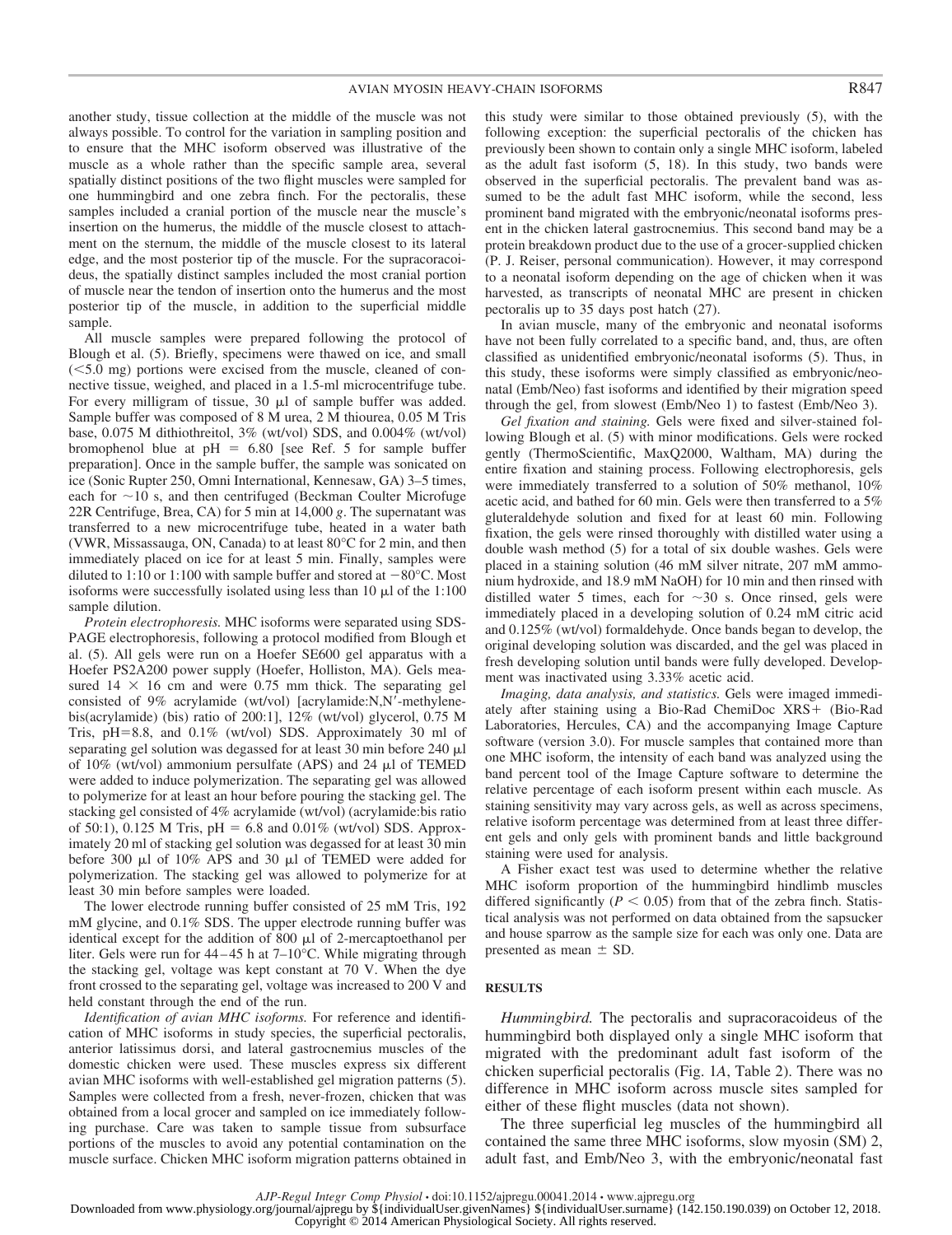

Fig. 1. Myosin heavy chain (MHC) isoforms present in the pectoralis (pect.), supracoracoideus (supra.), flexor perforans et perforatus digiti II/III (f. per.), medial gastrocnemius (m. gast.), and lateral gastrocnemius (l. gast.) of several avian species were identified by their migration pattern relative to known MHC isoforms present in chicken (G.g.) skeletal muscles, including the anterior latissimus dorsi (ALD). In order of migration speed, from slowest to fastest (from top to bottom), the MHC isoforms identified are slow myosin (SM) 2 (*A*), a previously unidentified myosin (?), adult fast myosin (*B*), embryonic/neonatal fast myosin (Emb/Neo) 1 (*C*), Emb/Neo 2 (*D*), Emb/Neo 3 (*E*), and SM1 (*F*). Mouse diaphragm (M.m. diaph.) served as a control to ensure proper band separation. Bands of the mouse diaphragm were identified on the basis of migration distance from top to bottom as follows: IID, IIA, IIB, and I. Although only pictured in panel *A* of the figure, this control was run on every gel. *A*: MHC isoforms present in hummingbird (A.c.) locomotor muscles. *B*: MHC isoforms present in zebra finch (T.g.) locomotor muscles. *C*: MHC isoforms present in yellow-bellied sapsucker (S.v.) locomotor muscle. *D*: MHC isoforms present in the house sparrow (P.d.) locomotor muscle. Sample lanes separated by a noncontiguous space were taken from either a separate gel or a separate portion of the gel.

isoform being the most prevalent in all three muscles (Fig. 1*A*, Table 2). The proportion of the SM2 and adult fast isoforms varied slightly between the muscles (Table 2).

For all occasions in which similar MHC isoforms were present in a hindlimb muscle in both zebra finches and hummingbirds, the relative proportion of the isoform in the hummingbird differed significantly from that of the same muscle in the zebra finch  $(P < 0.05)$  (Table 2).

*Zebra finch.* Both zebra finch flight muscles displayed a single MHC isoform that corresponded to the adult fast isoform of the chicken pectoralis (Fig. 1*B*, Table 2). As with the hummingbird flight muscle, no spatial variance in MHC isoform was observed in the zebra finch pectoralis or supracoracoideus (data not shown).

The three superficial leg muscles of the zebra finch each had a distinct MHC isoform composition, consistently exhibiting 1–2 dominant ( $\geq$ 95%) isoforms that varied between the muscles (Fig. 1*B*, Table 2). Very faint bands corresponding to other MHC isoforms were observed for each of the zebra finch leg muscles, but the presence of these bands varied both across and within specimens and accounted for less than  $\sim$ 5% of total MHC composition (Table 2).

*Yellow-bellied sapsucker.* The flight muscles of the juvenile yellow-bellied sapsucker both displayed a single MHC isoform corresponding to the adult fast isoform of the chicken pectoralis. As in the zebra finch, the superficial leg muscles of the sapsucker each displayed a distinct MHC isoform pattern (Fig. 1*C*), exhibiting many of the same isoforms that were found in the zebra finch leg muscles (Table 2). The medial gastrocnemius and flexor perforans, however, displayed a band that did not appear to correspond to any isoform previously described in the chicken or any of the other study specimen. This isoform migrated between the SM2 adult fast isoforms (Fig. 1*C*) and was the predominant isoform present in the flexor perforans (Table 2). As it is not known whether this band corresponds to a slow or fast isoform at this time, it has been labeled as an unknown MHC isoform (Table 2).

*House sparrow.* As with the other species studied, the samples from both the flight muscles of the house sparrow exhibited only the adult fast MHC isoform (Fig. 1*D*, Table 2). The MHC isoforms of the sparrow's superficial leg muscles also exhibited a pattern very similar to those of the zebra finch (Fig. 1*D*, Table 2).

AJP-Regul Integr Comp Physiol • doi:10.1152/ajpregu.00041.2014 • www.ajpregu.org<br>Downloaded from www.physiology.org/journal/ajpregu by \${individualUser.givenNames} \${individualUser.surname} (142.150.190.039) on October 12,

Copyright © 2014 American Physiological Society. All rights reserved.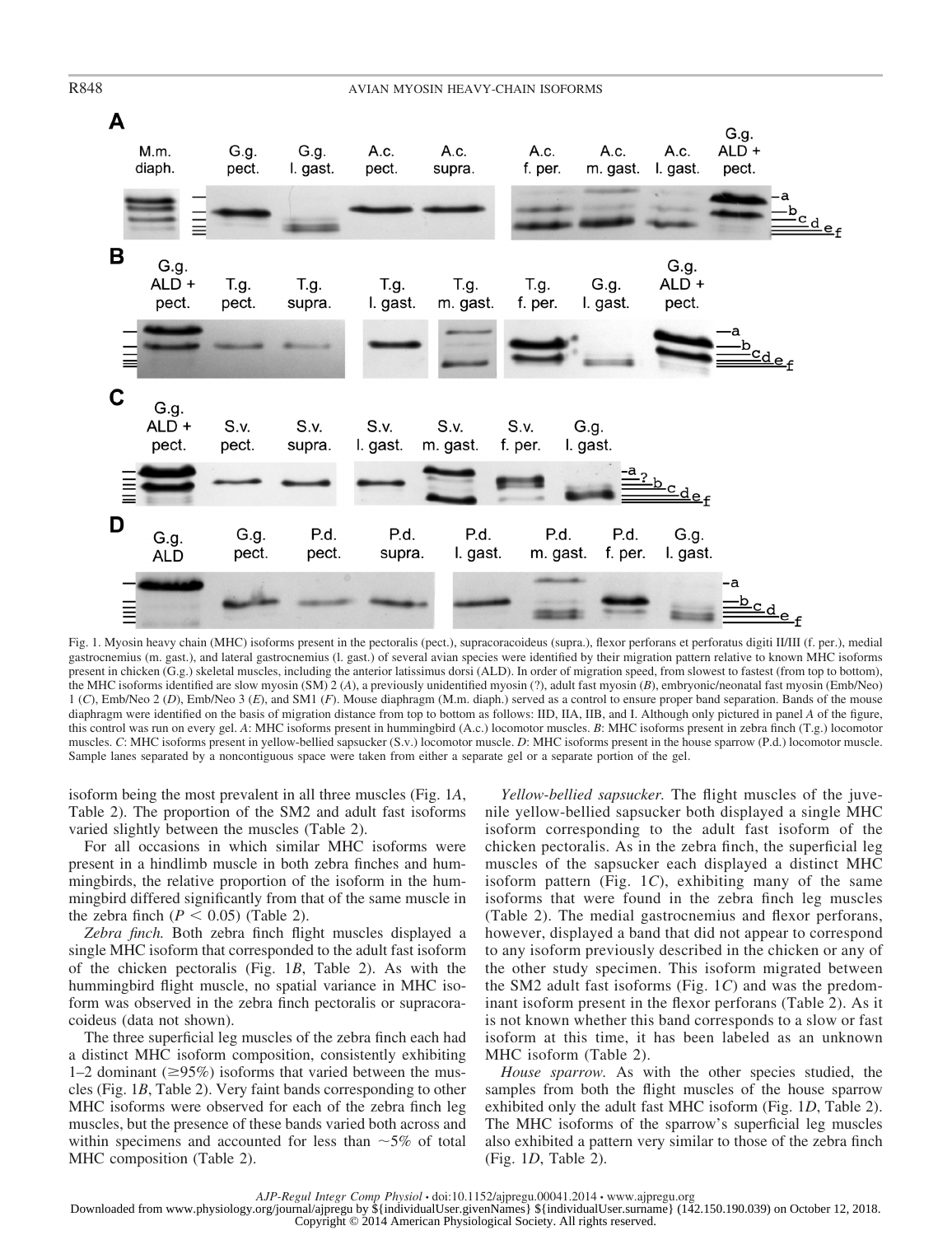| Muscle                                                    | MHC Isoform     | Percent Composition (mean $\pm$ SD) Species |                        |                    |                   |
|-----------------------------------------------------------|-----------------|---------------------------------------------|------------------------|--------------------|-------------------|
|                                                           |                 | Archilochus colubris                        | Taeniopygia guttata    | Sphyrapicus varius | Passer domesticus |
| Pectoralis                                                | Adult fast      | $100 \pm 0$                                 | $100 \pm 0$            | 100                | 100               |
| Supracoracoideus                                          | Adult fast      | $100 \pm 0$                                 | $100 \pm 0$            | 100                | 100               |
| Lateral gastrocnemius <sup>a</sup>                        | SM <sub>2</sub> | $2.3 \pm 2.6$                               |                        |                    |                   |
|                                                           | Adult fast      | $19.2 \pm 25.3$                             | $99.7 \pm 0.8$         | $100 \pm 0$        | $100 \pm 0$       |
|                                                           | Emb/Neo 2       | $78.4 \pm 24.6$                             | $0.3 \pm 0.8$          |                    |                   |
| Medial gastrocnemius <sup>a</sup>                         | SM <sub>2</sub> | $19.6 \pm 8.1$                              | $34.7 \pm 7.9$         | $52.3 \pm 3.4$     | $29.6 \pm 3.1$    |
|                                                           | Unknown adult   |                                             |                        | $4.5 \pm 1.7$      |                   |
|                                                           | Adult fast      | $14.9 \pm 13.5$                             | $1.8 \pm 2.4$          |                    | $9.1 \pm 0.8$     |
|                                                           | Emb/Neo 1       |                                             |                        | $0.7 \pm 0.7$      |                   |
|                                                           | Emb/Neo 2       | $65.2 \pm 11.8$                             | $2.7 \pm 4.4$          |                    | $36.1 \pm 4.4$    |
|                                                           | Emb/Neo 3       |                                             | $61.2 \pm 9.3$         | $42.5 \pm 3.3$     | $25.2 \pm 7.2$    |
| Flexor perforans et perforatus digiti II/III <sup>a</sup> | SM <sub>2</sub> | $3.8 \pm 1.6$                               |                        |                    |                   |
|                                                           | Unknown adult   |                                             |                        | $65.4 \pm 3.5$     |                   |
|                                                           | Adult fast      | $30.4 \pm 7.7$                              | $72.1 \pm 24.6$        | $19.6 \pm 13.7$    | $83.7 \pm 0.0$    |
|                                                           | Emb/Neo 2       | $65.9 \pm 19.8$                             | $26.3 \pm 8.9^{\rm a}$ | $15.0 \pm 11.1$    | $16.3 \pm 0.0$    |
|                                                           | Emb/Neo 3       |                                             | $1.4 \pm 1.9$          |                    |                   |

Table 2. *Percent composition of myosin heavy chain (MHC) isoforms identified in the flight and superficial leg muscles of three avian species*

Percent composition is expressed as mean  $\pm$  SD. MHC classification is based on muscles of the adult chicken (*Gallus gallus*), which is known to contain two slow myosin (SM), one adult fast, and several unidentified embryonic/neonatal (Emb/Neo) fast isoforms. In this study, embryonic/neonatal fast isoforms are identified by their migration distance from slowest (1) to fastest (3). <sup>a</sup>Relative proportion of isoforms within these muscles differed significantly ( $P < 0.05$ ) between the hummingbird (*Archilochus colubris*) and the zebra finch (*Taeniopygia guttata*). Statistical analysis did not include the sapsucker (*Sphyrapicus varius*) or house sparrow (*Passer domesticus*) due to their sample size  $(n = 1)$ .

### **DISCUSSION**

*MHC isoforms of the flight muscles.* As we hypothesized, the pectoralis and supracoracoideus of both hummingbirds and zebra finches contained only a single MHC isoform. However, this isoform did not differ from that present in the superficial pectoralis of the chicken (Fig. 1), a muscle that differs from the zebra finch and hummingbird flight muscles in both contractile requirements and fiber type. The flight muscle of the sapsucker and house sparrow also exhibited the same single MHC isoform corresponding to the adult fast isoform of the chicken pectoralis. These results are similar to those of Dalla Libera and Carpene (7), who also predominantly found the adult fast MHC isoform in the pectoralis of several other avian species.

The consistency of the MHC isoform in the flight muscles across study species was contrary to our hypothesis. Unlike the species included in the study by Dalla Libera and Carpene (7), which represented a relatively narrow range of wingbeat frequencies based on their similar body sizes, the birds included in this study had a range of body sizes and wingbeat frequencies (10.5– 60 Hz). As both in vivo and maximum shortening velocity of the pectoralis scale negatively with body mass (9, 10, 15, 29), this variation of wingbeat frequency is likely achieved by the flight muscles of the study species operating at different shortening velocities during flight. Because maximum shortening velocity of a muscle fiber is known to correlate with its predominant MHC isoform in both mammals and birds (17, 18, 24), it was surprising that the MHC isoform of the hummingbird and/or zebra finch flight muscles did not differ from that present in the flight muscles of species with up to 5.2 times lower wingbeat frequencies and an estimated 1.7 times lower muscle strain rate (29).

The results of this study also demonstrated that the MHC isoform expressed by the fast-twitch, highly oxidative fibers of the hummingbird, zebra finch, house sparrow, and sapsucker flight muscles did not differ from that present in the fast-twitch, highly glycolytic fibers of the chicken pectoralis. This finding is contrary to those of previous studies. Using similar methodology, Reiser et al. (18) found that the relatively more oxidative fast-twitch fibers (likely intermediate or highly oxidative fibers) of the deep portion of the chicken pectoralis contained an embryonic fast isoform rather than the adult fast isoform of the fast-twitch, highly glycolytic fibers in the superficial pectoralis. Rosser et al. (22) used differential antibody binding to also demonstrate variation of pectoral fast-twitch fiber MHC isoforms both in and across several avian species, suggesting differential isoform expression across species and/or fibers. As differences in antibody binding were only observed in a fraction of the species included in that study, it may be that our study species and/or muscle sampling location were not adequate to detect such differences. It may also be that our methodology was not sensitive enough to observe differences between the pectoral isoforms of these species. Within chickens, genes corresponding to the fast MHC isoforms are highly homologous (3), and some bands, such as those corresponding to the embryonic/neonatal fast isoforms, migrate very near to each other (Fig. 1), making them difficult to separate using gel electrophoresis. If high levels of MHC homology also exist between species, different pectoral isoforms may also exhibit relatively similar gel migration patterns, and, thus, be hard to distinguish from one another.

However, the technique used by Rosser et al. (22) does leave uncertainties as to whether variation in MHC composition is indicative of distinct isoform identities or simply differences in the amino acid sequence of a given homologous isoform. As each of the avian MHC isoforms identified to date is encoded by a separate gene (3), continued research into the avian MHC gene family will help resolve this matter. Without further evidence to suggest otherwise, the results of this study, along with those of Dalla Libera and Carpene (7), indicate that avian flight muscles predominantly contain the same adult fast MHC

AJP-Regul Integr Comp Physiol • doi:10.1152/ajpregu.00041.2014 • www.ajpregu.org<br>Downloaded from www.physiology.org/journal/ajpregu by \${individualUser.givenNames} \${individualUser.surname} (142.150.190.039) on October 12, Copyright © 2014 American Physiological Society. All rights reserved.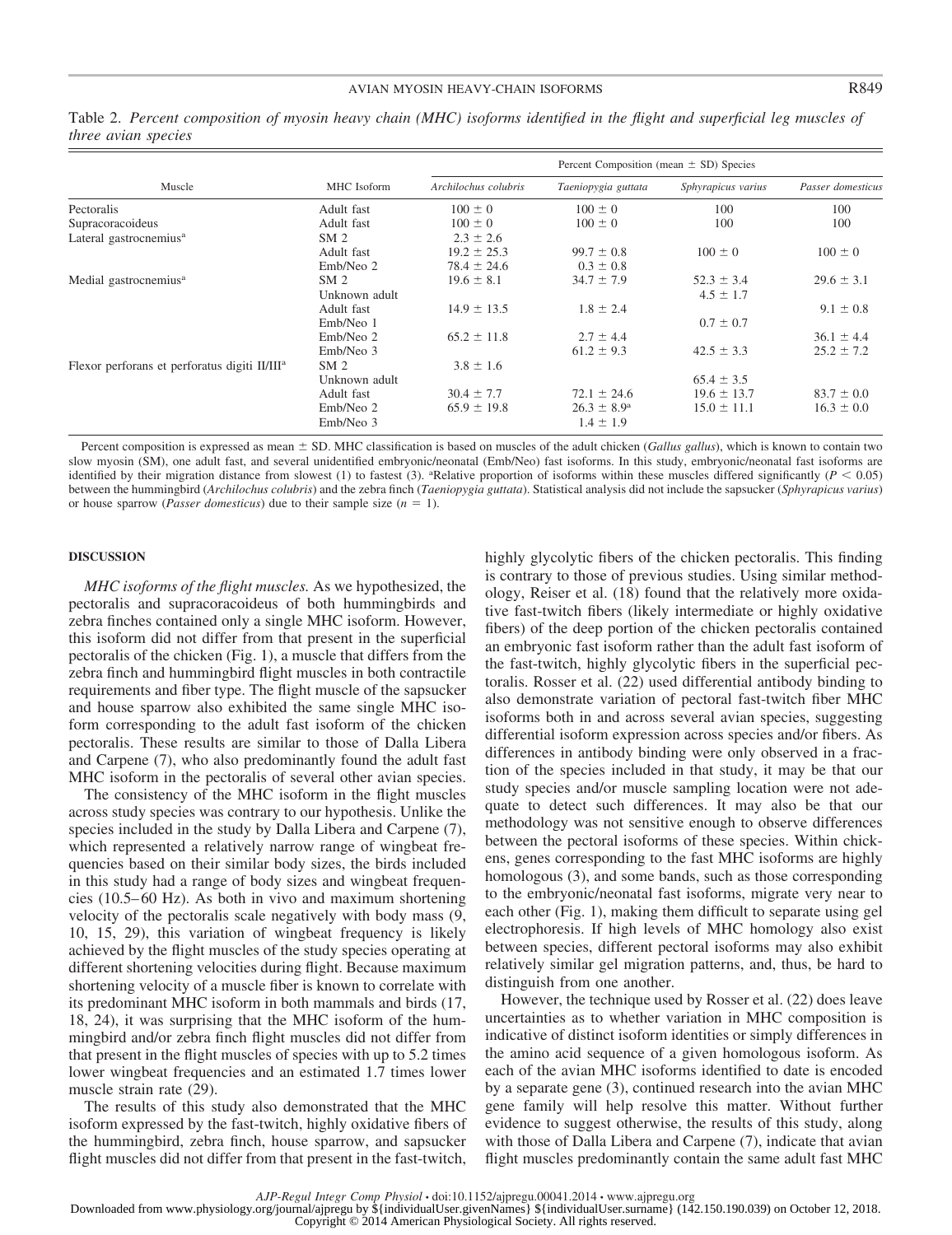isoform, regardless of differences in muscle contractile properties and fiber type. Such results suggest that the kinetic properties of this isoform are those necessary to achieve the basic contractile requirements of avian powered flight.

The diversity of contractile properties in avian flight muscles across species may, instead, be due to variations in the structural composition of this singular MHC isoform, as suggested by differential antibody binding (22). When examined at the level of the protein structure, the adult fast isoform of the chicken shares 93% similarity to that predicted for the same zebra finch isoform. Assuming the adult fast MHC isoform gene has been correctly identified in the zebra finch genome and encodes the MHC present in the flight muscle, this degree of protein similarity between these two species is similar to that found between Type IIX and IIB isoforms of mouse skeletal muscle (92%) and between embryonic and adult fast isoforms of the chicken (95%). Thus, potential interspecific sequence dissimilarity of the avian adult fast MHC isoform may be great enough to account for functional variation in contractile performance. Differences in the contractile performance of avian flight muscle may also be due to variation in other contractile proteins, such as the myosin light chain, which is known to differ between fiber types in both mammals and birds (7, 18, 23).

*MHC isoforms of the superficial leg muscles.* Given the mixed fiber-type composition of avian hindlimb muscles, including slow, as well as multiple types of fast-twitch fiber (13, 14, 31), the expression of several MHC isoforms in the hindlimb muscles was expected and was similar to what is observed in a mammalian skeletal muscle of mixed fiber type (23, 24). These results contrasted with those for the flight muscles, as MHC isoforms present in each of the three superficial leg muscles varied among both species and muscles.

Among species, the MHC isoform expression in the hummingbird leg muscles was the most distinct, differing significantly from that of the zebra finch, as hypothesized. The muscle with the most obvious disparity was the lateral head of the gastrocnemius, reflecting the known difference in fibertype composition of the gastrocnemius (including both lateral and medial heads) between hummingbirds and other avian species (13, 14, 31). The hummingbird gastrocnemius is composed of mostly fast-twitch, highly oxidative fibers (31), while that of the zebra finch and house sparrow predominantly contains fast-twitch, highly glycolytic fibers (14, 31). Predominant expression of an embryonic fast myosin in the lateral gastrocnemius of the hummingbird, compared with the adult fast isoform found almost exclusively in the lateral gastrocnemius of zebra finches and the house sparrow suggests that, unlike the flight muscle, different fast-twitch fiber types of the hindlimb muscles may display specific, unique MHC isoforms. Unfortunately, the sampling technique used in this study does not permit us to associate a specific MHC isoform with a given fiber type at this time.

This differential isoform expression of the hummingbird hindlimb muscles may relate to the species' reduced hindlimb musculature and thrust production during takeoff. In many birds, including the zebra finch, the muscles of the leg are used to produce most of the thrust required for takeoff, contributing 80 –90% to total takeoff velocity (8, 28). However, the legs of hummingbirds appear to generate much lower thrust forces during takeoff, contributing only 46 – 63% to the animal's total

takeoff velocity (28). The MHC isoform expression of the hummingbird hindlimb muscles, in particular, that of the lateral gastrocnemius, along with the reduced hindlimb muscle mass and the absence of forceful fast-twitch, highly glycolytic fibers in the gastrocnemius (28, 31), may contribute to this observed difference in hindlimb functional capacity in this group of birds. Yet, at this time, no conclusive connections between fiber type or MHC isoform and the mechanical properties of leg fibers have been made, requiring further research into these properties in avian limb muscle fibers, expressing specific MHC isoforms.

In the other study species, MHC isoforms varied across each of the three superficial leg muscles. However, one similarity in the medial gastrocnemius did emerge across the four species. Compared with the other leg muscles examined, this muscle contained the highest percentage of the SM2 isoform in each species examined. This isoform is associated with avian slow tonic muscles that perform a postural function (such as the chicken anterior latissimus dorsi) (5, 17). The presence and relative percentage of this isoform in the medial gastrocnemius support previous findings that this muscle is composed of more slow fibers and generally exhibits mechanical properties that are slower, more fatigue-resistant, compared with the lateral gastrocnemius (13).

In the yellow-bellied sapsucker, zebra finch, and house sparrow, the differential MHC isoform expression pattern of the three leg muscles, specifically the variation between the medial and lateral heads of the gastrocnemius, highlights the functional differences that exist among the muscles of the avian hindlimb. Both the medial and lateral heads of the gastrocnemius act to extend the ankle, an action that, along with playing a role in generating takeoff thrust, also functions to maintain posture during perching (16). Although both heads of the gastrocnemius can perform similar mechanical actions (25, 31), the distinct MHC isoforms expressed by these two muscles, along with previously reported differences in fiber composition and mechanical properties, supports the notion that these muscles perform relatively contrasting functions, with the medial head specialized to serve a more postural role (25).

Finally, the juvenile yellow-bellied sapsucker expressed a novel, unidentified MHC isoform in both its medial gastrocnemius and flexor perforans. In the flexor perforans, this unidentified isoform accounted for the greatest proportion of total MHC isoform expression. No avian MHC isoform has been previously described migrating between the SM2 and adult fast isoforms; thus, we conclude from the presence of a band at this position that there exists a new avian MHC isoform that has not been previously observed in other avian species examined to date. However, as we were not able to identify this MHC isoform, even its basic properties (e.g., fast or slow myosin) are currently unknown, and further research is required to idenitfy the type and functional properties of this new isoform.

# *Perspectives and Significance*

The flight muscles of the hummingbird, zebra finch, house sparrow, and yellow-bellied sapsucker operate over a range of drastically different contraction rates and are composed of a different histochemically defined fast-twitch fiber type than the chicken pectoralis, yet each exhibited only a single MHC isoform corresponding to the adult fast isoform present in the

AJP-Regul Integr Comp Physiol • doi:10.1152/ajpregu.00041.2014 • www.ajpregu.org<br>Downloaded from www.physiology.org/journal/ajpregu by \${individualUser.givenNames} \${individualUser.surname} (142.150.190.039) on October 12,

Copyright © 2014 American Physiological Society. All rights reserved.